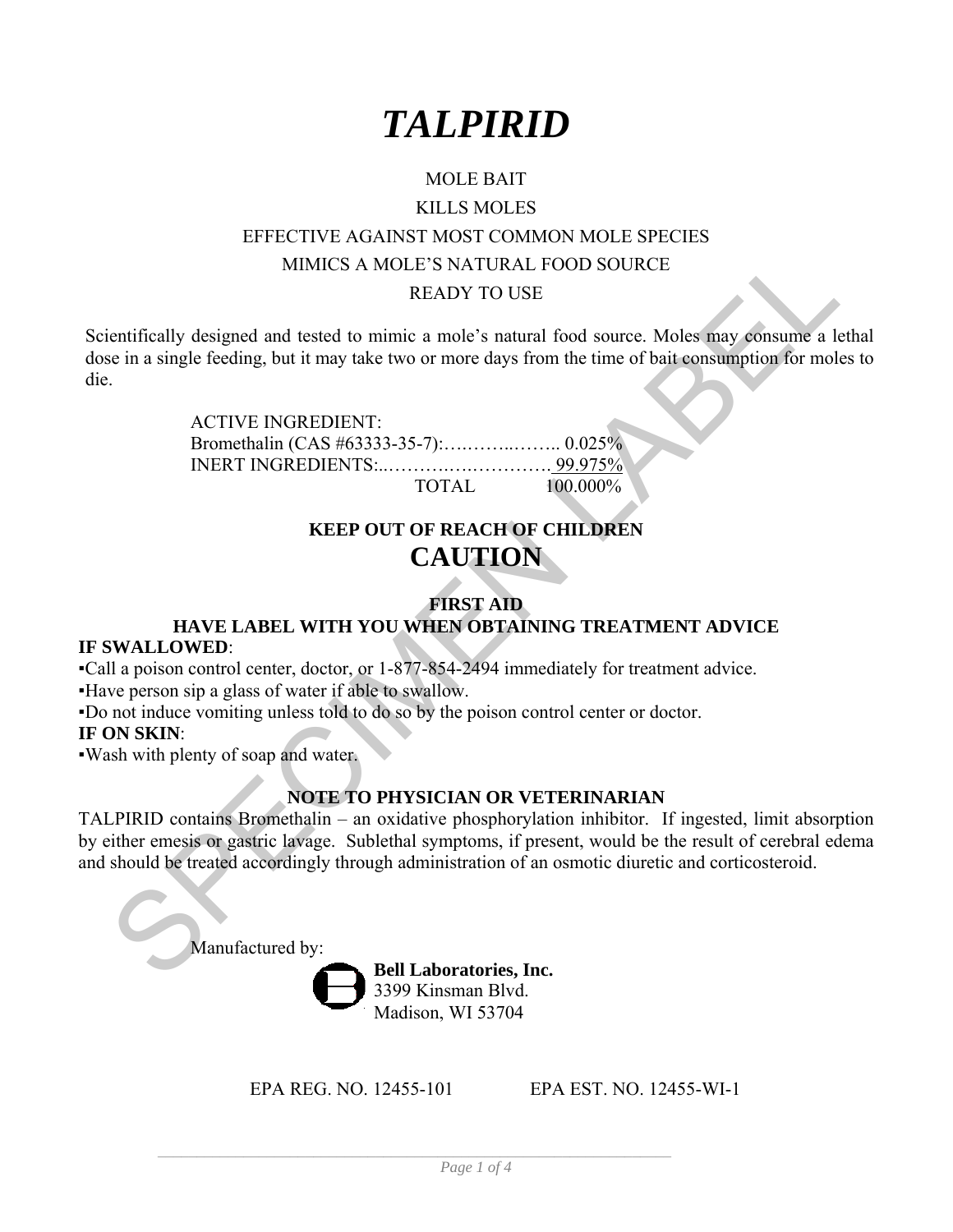## **DIRECTIONS FOR USE**

It is a violation of Federal law to use this product in a manner inconsistent with its labeling.

**READ THIS LABEL:** Read this entire label and follow all use directions and use precautions.

**IMPORTANT:** Do not expose children to this product or use it for any purpose other than to control moles. To help prevent accidents:

- 1. Store product not in use in locations out of the reach of children and pets.
- 2. Follow all application directions and USE RESTRICTIONS on this label. Apply bait only in underground runways of moles. Keep pets out of treated areas. Do NOT use this product above ground.
- 3. Dispose of product container and unused or spoiled product as specified on label.

**USE RESTRICTIONS:** This product may only be used in lawns, parks, around homes, golf courses, ornamental gardens, nurseries and other non-crop grassy areas to control eastern moles (*Scalopus aquaticus*), star-nosed moles (*Conylura cristata*) or *Scanapus spp.* This bait must be applied underground in either main underground runways or in subsurface feeding tunnels. This bait may not be used above ground. Wear gloves when bait is handled.

STO help prevent accidents.<br>
1. Store product not in use in locations out of the reach of children and pets.<br>
2. Follow all application directions and USF: RFSTRICTIONS on this label Apply hait only<br>
2. Follow all applicat **SELECTION OF TREATMENT AREAS:** The presence of moles may be indicated by a network of subsurface runways in the turf or by a series of conical mounds of earth pushed up from deep burrows. Subsurface runways are indicated by raised ridges of vegetation and soil caused by moles foraging for food just below the soil surface. These runways are especially noticeable when the grass above them turns yellow. Conical mounds may be indicative of the location of deeper main underground runways.

#### **APPLICATION DIRECTIONS:**

Remove and place worm shaped bait according to use directions below:

**SUBSURFACE RUNWAYS**: TALPIRID has been specially designed to mimic the natural food sources of the mole. To achieve maximum effect, TALPIRID should only be placed in areas used habitually by moles for feeding.

ESTABLISHING INITIAL ACTIVITY: Use your finger, small wooden dowel or a narrow rod to puncture a hole in the top of subsurface runways. Be careful not to crush runways. Mark opened runways and revisit them 48 to 72 hours later. Runways that have had holes resealed within 72 hours should be baited.

BAITING ACTIVE RUNWAYS: Make a hole in the top of the runway with a rod slightly larger than the diameter of the bait. Drop one worm into the runway, using the rod to push any exposed bait completely into the runway. Carefully reseal the runway with a small amount of dirt to exclude light. Repeat bait application every 5 to 10 feet of each active subsurface runway.

DETERMINING BAITING RESULTS: Five (5) to 7 days after bait application, check for mole activity using the same procedure for determining initial activity. Return 48 to 72 hours later and retreat all active runs.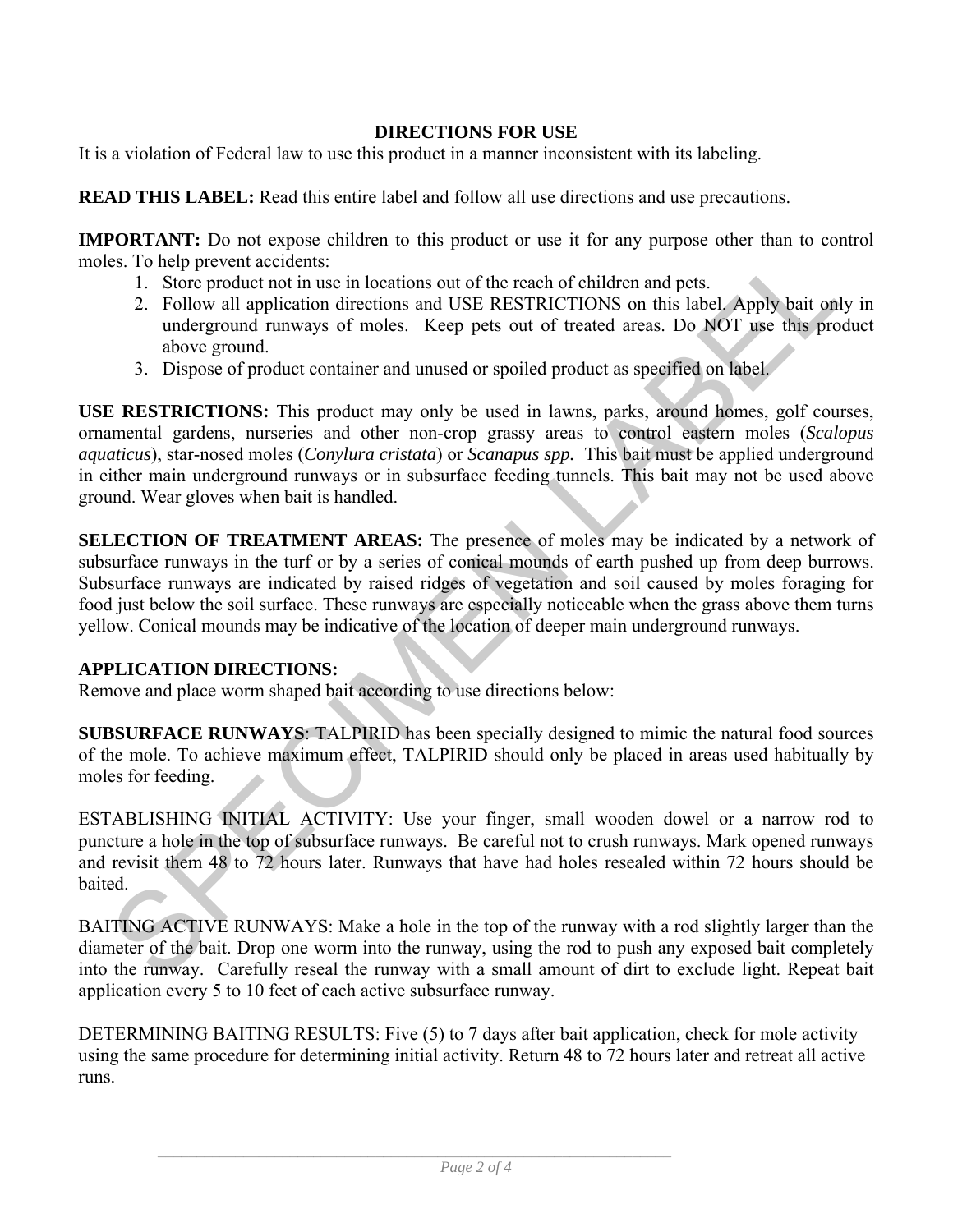**MAIN UNDERGROUND TUNNELS AND CONICAL MOUNDS:** Moles construct deeper tunnels that are not visible from the surface. These deep tunnels systems are often marked by a series of conical mounds (piles of dirt) 4 to 12 inches high formed when dirt is pushed to the surface when moles construct these tunnels. To locate deep tunnels, push a probe, such as a broom handle, into the soil between mounds. When the probe enters a tunnel, the resistance on the probe will decrease rapidly. Mark opened tunnels and revisit them 48 to 72 hours later. Runways that have had holes resealed within 72 hours should be baited.

biat dece tumels, drop one TALPIRID worm through the probe holel, using the probe to push the base<br>bipletely into the tumel. Cover the bole with a piece of sod, a small rock or a piece of rewspaper<br>we for visual inspecion To bait deep tunnels, drop one TALPIRID worm through the probe hole, using the probe to push the bait completely into the tunnel. Cover the hole with a piece of sod, a small rock or a piece of newspaper to allow for visual inspection. Repeat bait application every 5 to 10 feet of each active deep tunnel and within 5 feet of each active conical mound. Check for the effects of treatment 5 to 7 days after bait application using the same procedure for determining tunnel location. Return 48 to 72 hours later and retreat all active tunnel systems.

#### **PRECAUTIONARY STATEMENTS HAZARDS TO HUMANS AND DOMESTIC ANIMALS**

**CAUTION**: Harmful if swallowed. Wash thoroughly with soap and water after handling and before eating, drinking, chewing gum, or using tobacco. Prolonged or frequent repeated skin contact may cause allergic reactions in some individuals.

## **ENVIRONMENTAL HAZARDS**

This product is toxic to fish, birds and other wildlife. Do not apply this product directly to water or to areas where surface water is present or to intertidal areas below the mean high water mark.

## **STORAGE AND DISPOSAL**

Do not contaminate water, food or feed by storage or disposal.

**PESTICIDE STORAGE:** Store only in original container in a cool, dry place inaccessible to children and pets. Keep containers closed and away from other chemicals.

**PESTICIDE DISPOSAL:** Wastes resulting from the use of this product may be placed in trash or delivered to an approved waste disposal facility.

**CONTAINER DISPOSAL**: Nonrefillable container. Do not reuse or refill this container. Offer for recycling, if available. Dispose of empty container by placing in trash, at an approved waste disposal facility or by incineration or, if allowed by state and local authorities, by burning. If burned, stay out of smoke. Call your local waste agency for any questions on proper disposal.

**WARRANTY**: To the extent consistent with applicable law, seller makes no warranty, expressed or implied, concerning the use of this product other than indicated on the label. Buyer assumes all risk of use and/or handling of this material when such use and/or handling are contrary to label instructions.